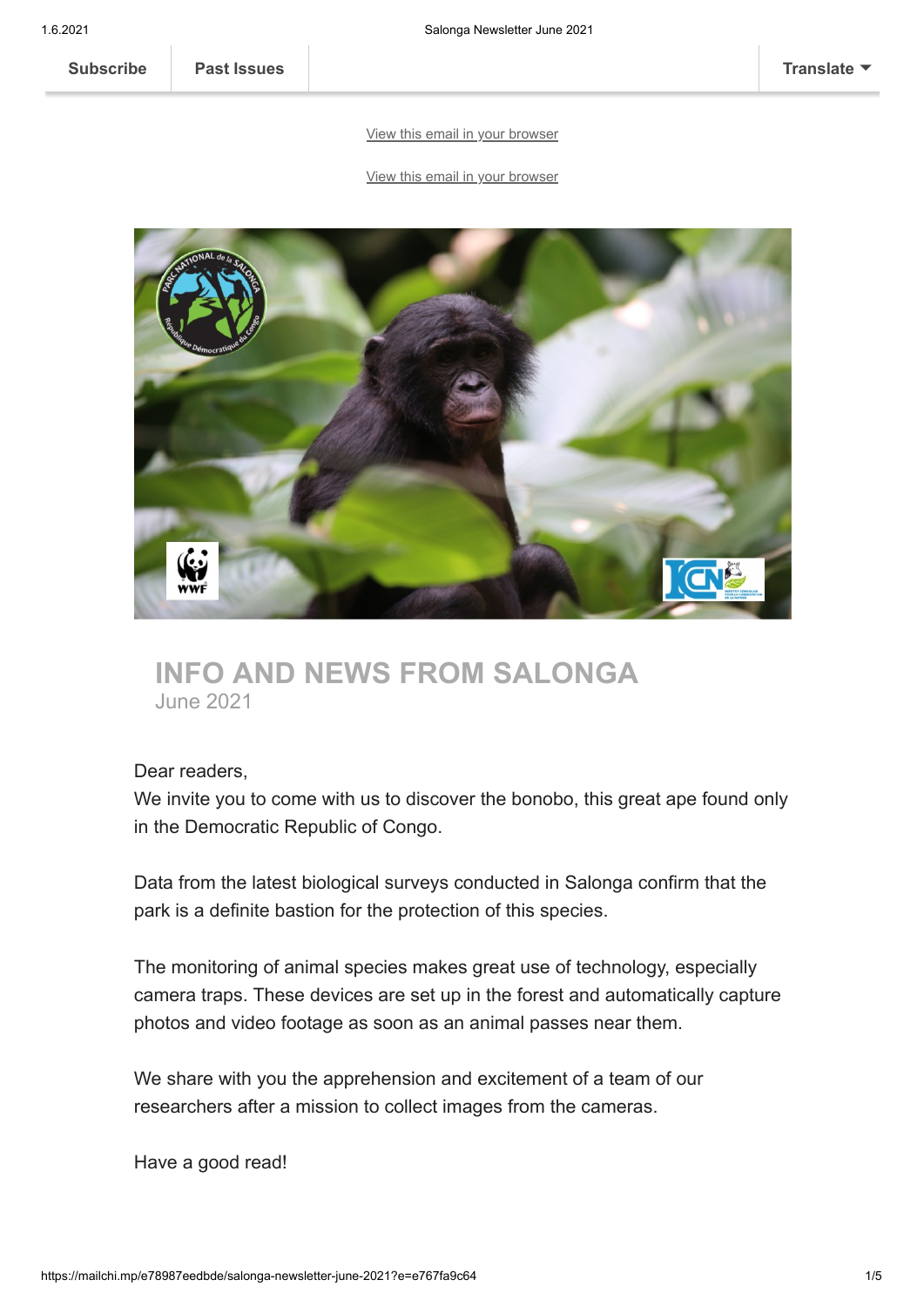PER EUROPEAN UNION DELEGATION DEL SERVICE DEL SERVICE DEL SERVICE DEL SERVICE DEL SERVICE DEL SERVICE DEL SERVICE DEL SERVICE DEL SERVICE DEL SERVICE DEL SERVICE DEL SERVICE DEL SERVICE DEL SERVICE DEL SERVICE DEL SERVICE SALONGA

From April 13 to 17, the Head of Cooperation of the European Union (EU) in the DRC, accompanied by his team, visited the Salonga National Park as well as the activities implemented within the framework of the PARCCS (Programme agricole rural et de conservation du complexe de la Salonga) coordinated by the WWF-DRC.



**[Read more](https://salonga.org/visite-dune-delegation-de-lunion-europeenne-a-la-salonga-2/)**

## WWF AND USAID DELIVER MEDICAL AID TO LOCAL COMMUNITIES NEIGHBOURING SALONGA PARK

On March 25, 2021, the WWF-DRC Country Director and the USAID Mission Director delivered 600 kg of medicine to assist victims of interethnic clashes that occurred in early February in the vicinity of Salonga Park.



**[Read more](https://salonga.org/wwf-and-usaid-assist-riparian-populations-in-salonga-national-park-affected-by-inter-ethnic-conflicts/)**

#### SUPPORT TO FARMERS IN THE PERIPHERY OF THE PARK FOR THE TRANSPORT OF THEIR PRODUCTION

Within the framework of the PARCCS (Programme agricole rural de conservation du complexe de la Salonga), Oxfam provides support to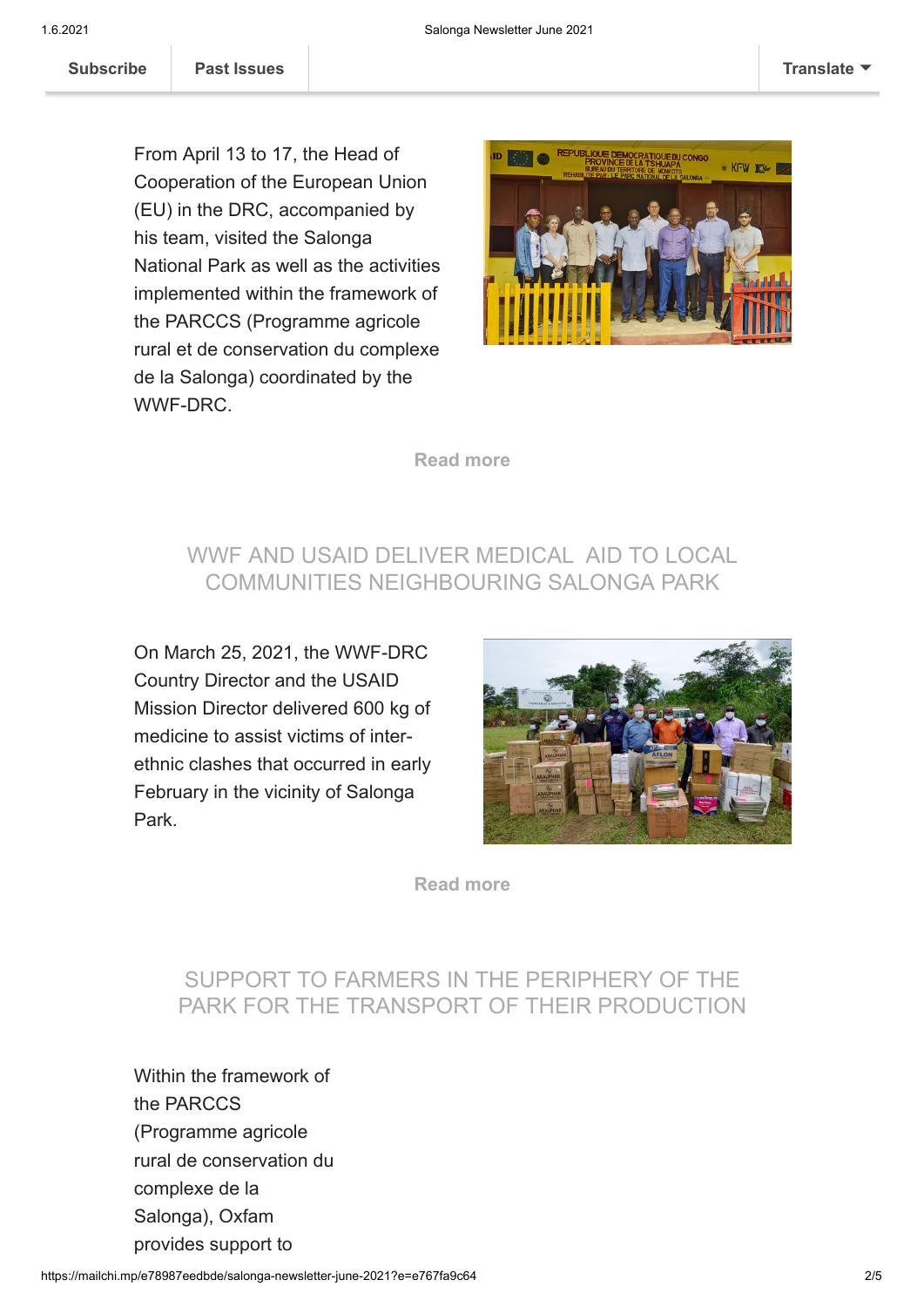Subscribe Past Issues

**[Subscribe](http://eepurl.com/dLiwKA) Past Issues [Translate](javascript:;)**

the transportation of

their agricultural production.



**[Read more](https://salonga.org/field-stories/farmers-accompanied-by-parccs-once-again-bring-their-products-to-kinshasa/)**

### THE SALONGA PARK: A STRONGHOLD OF BONOBO **CONSERVATION**

The Salonga National Park is one of the strongholds of bonobo conservation. It is home to 15,000 individuals of this great ape classified as endangered on the IUCN red list.



**[Read more](https://salonga.org/field-stories/the-bonobo-primate/)**

## CAMERA TRAPS REVEAL FOREST' SECRETS

Let's follow Samy Matungila at the head of a team in the dense forest of Salonga on a mission to collect the images captured by the camera traps set three weeks earlier. What will the cameras reveal?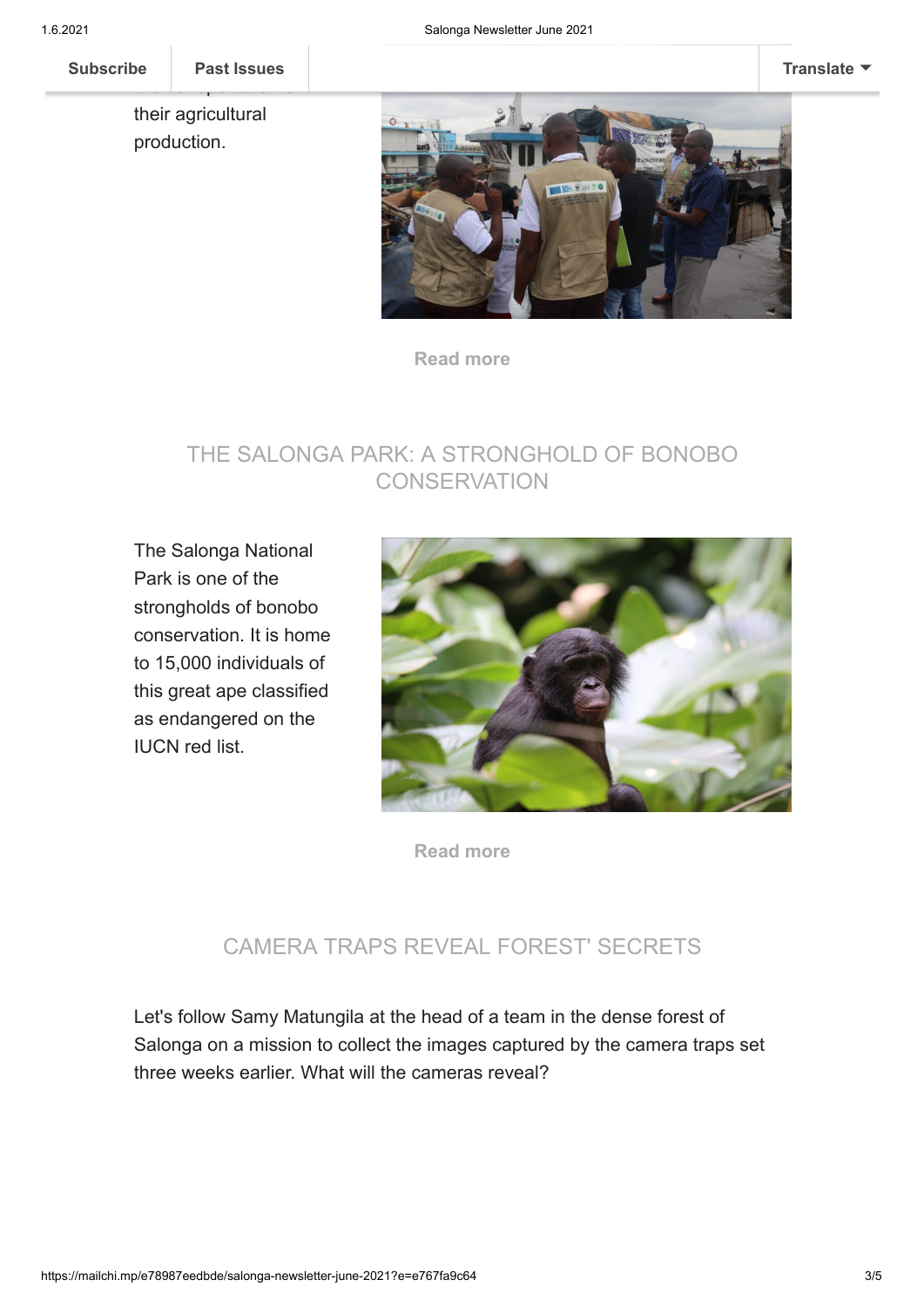

**[Subscribe](http://eepurl.com/dLiwKA) [Past Issues](https://us19.campaign-archive.com/home/?u=cd16f7da0a5125b36f64d0fa7&id=309271ac4c) [Translate](javascript:;)** ▼



**[Read more](https://salonga.org/field-stories/in-the-shadows-of-the-rainforest/)**

*Thank you to our donors.*







*This newsletter was created with the financial support of the European Union. Its contents are the sole responsibility of Salonga National Park and its partners and do not necessarily reflect the views of the European Union.*

*Copyright © 2021 Salonga National Park, All rights reserved.*

Want to change how you receive these emails? You can [update your preferences](https://salonga.us19.list-manage.com/profile?u=cd16f7da0a5125b36f64d0fa7&id=309271ac4c&e=e767fa9c64) or [unsubscribe from this list.](https://salonga.us19.list-manage.com/unsubscribe?u=cd16f7da0a5125b36f64d0fa7&id=309271ac4c&e=e767fa9c64&c=3abefb2c84)